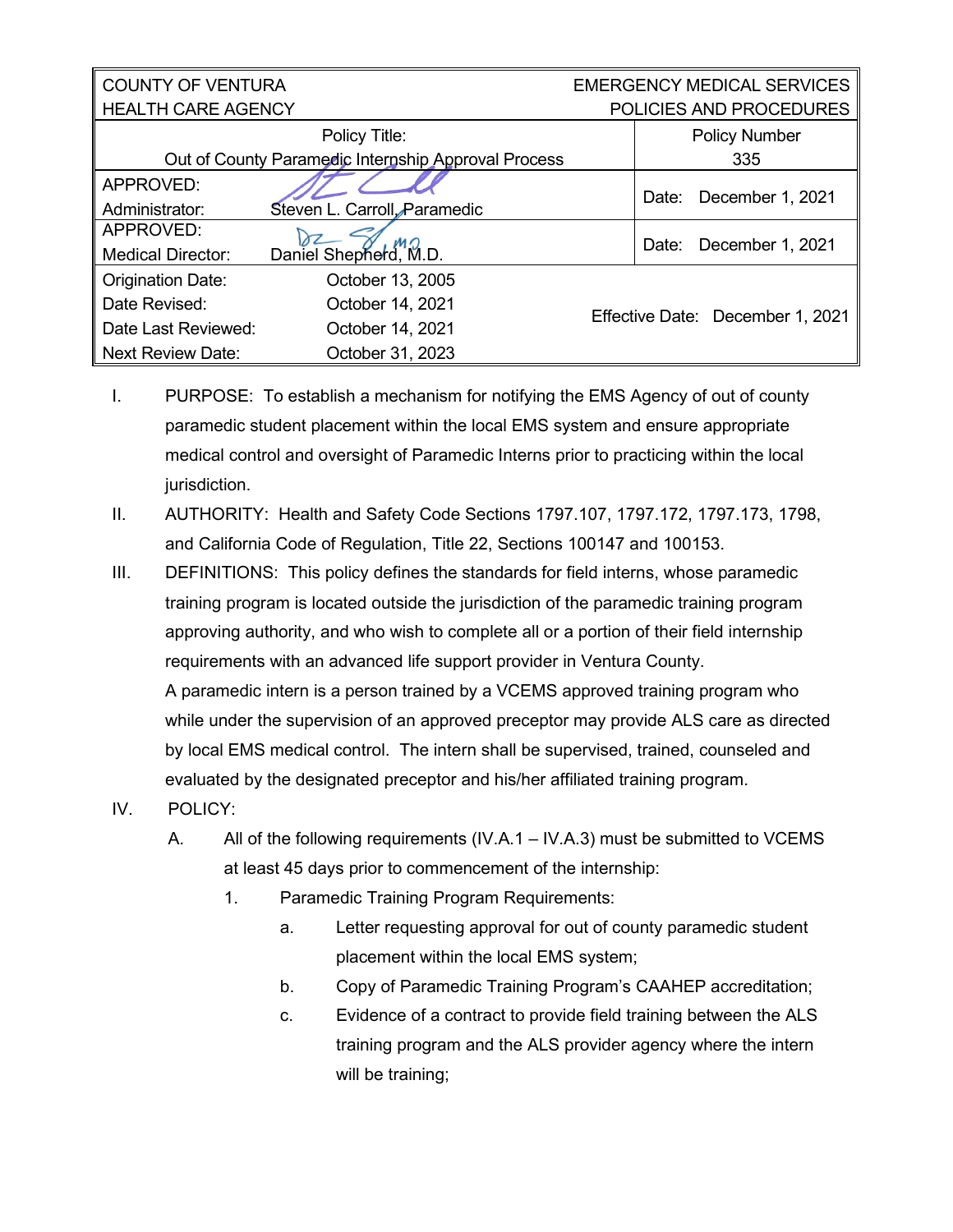- d. Copies of forms used to document student's progress, continuum of care and the training program's collaboration with the field preceptor;
- e. Confirmation that the intern successfully completed didactic and clinical training at the same institution that is requesting internship placement. This requirement may be reduced at the discretion of the VCEMS Medical Director.
- 2. Paramedic Intern Requirements:
	- a. Completed VCEMS application;
	- b. Copy of intern's valid government issued photo identification;
	- c. Copy of intern's professional rescuer level CPR card;

\_\_\_\_\_\_\_\_\_\_\_\_\_\_\_\_\_\_\_\_\_\_\_\_\_\_\_\_\_\_\_\_\_\_\_\_\_\_\_\_\_\_\_\_\_\_\_\_\_\_\_\_\_\_\_\_\_\_\_\_\_\_\_\_\_\_\_\_\_\_\_\_\_\_\_\_

- d. Completion of a California Department of Justice (CA DOJ Live Scan) background check through VCEMS. A copy of the Request for Live Scan Services form must be submitted to VCEMS at time of application;
- e. Letter from training program confirming intern's good standing and current affiliation with a VCEMS approved training program including dates of hospital clinical completion and contact name and phone number for the instructor responsible for the intern;
- f. Letter from training program confirming that the intern has performed five (5) successful live patient endotracheal intubations during primary ALS training;
- g. Upon completion of above requirements, intern shall contact VCEMS to schedule appointment to complete internship process.
- 3. ALS Provider Requirements:
	- a. Notify VCEMS of intention to provide field internship for a specific intern;
	- b. Provider agency shall submit a completed Appendix A to VCEMS for each intern who is placed for internship;
	- c. Ensure that the student has been oriented to the Ventura County EMS System including local policies, procedures and treatment protocols.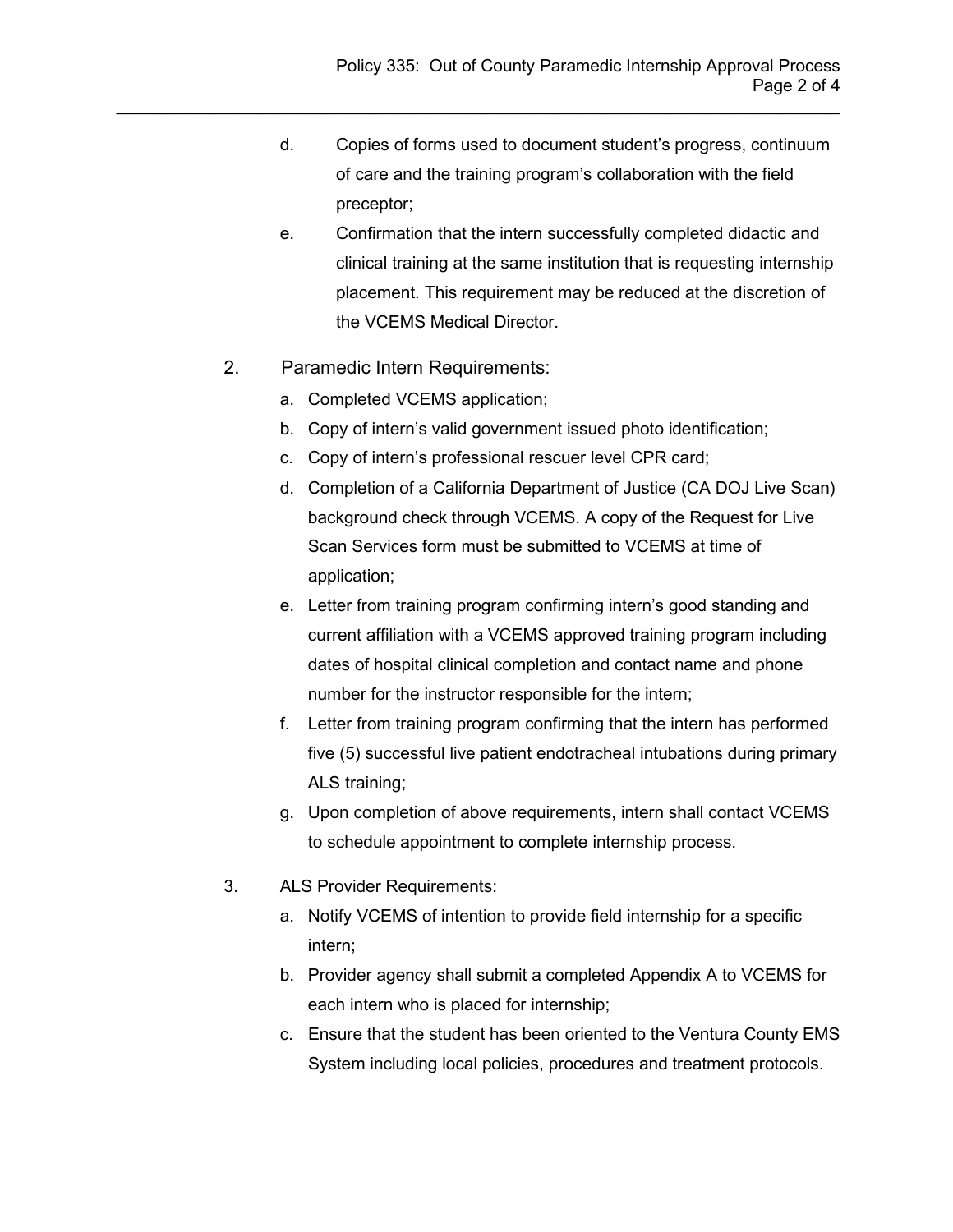B. Paramedic Intern Photo Identification:

Upon VCEMS verification of all above requirements including background check results, intern will be issued a Paramedic Intern photo identification badge that must be worn visible at all times while providing pre-hospital care in Ventura County. Internship shall not start until the Paramedic Intern photo identification badge is issued.

\_\_\_\_\_\_\_\_\_\_\_\_\_\_\_\_\_\_\_\_\_\_\_\_\_\_\_\_\_\_\_\_\_\_\_\_\_\_\_\_\_\_\_\_\_\_\_\_\_\_\_\_\_\_\_\_\_\_\_\_\_\_\_\_\_\_\_\_\_\_\_\_\_\_\_\_

C. If out of county internship placement coincides with the local paramedic training program's field internship timeframe, prehospital provider agency will coordinate with local program to ensure the out of county placement does not conflict with local field intern placement.